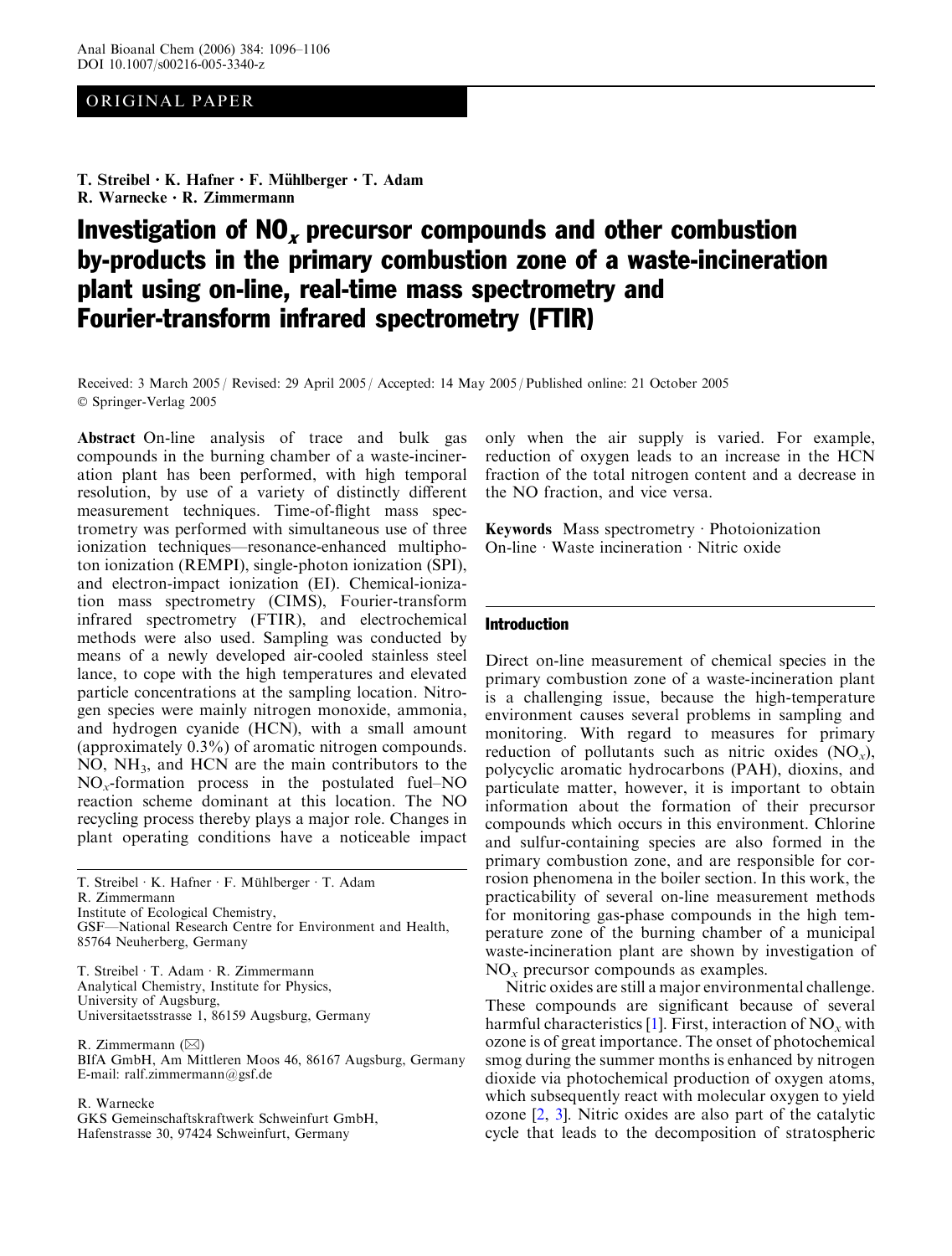ozone [[4\]](#page-10-0).  $NO_x$  also contribute to the onset of acid rain, although here oxides of sulfur are more important.

The main sources of  $NO<sub>x</sub>$  emissions, accounting for approximately two-thirds of the amount emitted world-wide [[5](#page-10-0)], are combustion processes such as power generation, urban traffic, and, to a much lesser extent, waste incineration. The last of these is, however, interesting because  $NO<sub>x</sub>$  emissions are close to legal standards stipulated by German law  $(200 \text{ mg m}^{-3})$  and thus an accompanying reduction process is required. Basically, there are three pathways for formation of the initially emerging nitrogen monoxide, NO:

- 1. Formation of thermal or Zeldovich NO [[6,](#page-10-0) [7\]](#page-10-0) is strongly dependent on temperature, because of the high activation energy of its rate-determining step (breaking of the strong nitrogen–nitrogen triple bond).
- 2. Prompt or Fenimore NO [\[8](#page-10-0), [9\]](#page-10-0) is also formed from the nitrogen in air, mainly in a fuel-rich environment. Its contribution to the total amount of NO formed is much smaller than that of thermal NO [\[9](#page-10-0)].
- 3. Formation of fuel NO [\[10\]](#page-10-0) differs from the other formation pathways in the nature of the nitrogen source. Whereas thermal and prompt NO are derived from nitrogen in the combustion air, fuel NO is formed by oxidation of nitrogen in the fuel. Nitrogen in the fuel is bound to carbon and hydrogen atoms in compounds such as ammonia, pyridine and other amines, and nitriles. This last pathway is the most important in the combustion of solid fuels such as coal, biomass, and waste, and so fuel NO provides the largest fraction of the total amount of nitric oxides formed during combustion processes.

More detailed understanding of the mechanism of formation of nitric oxides from fuel-bound nitrogen continues to be a challenge, even though extensive research on this topic has recently been undertaken, mainly devoted to coal combustion [\[11–15\]](#page-10-0). Relatively little is known about other fuels such as biomass and waste and even for coal there are still some unexplained issues. After combustion has started, nitrogen-containing volatile organic compounds are released from the fuel and subsequently oxidized via a complex reaction pattern. The complicated chemistry of these volatile compounds includes oxidation reactions of tar nitrogen, soot nitrogen, aromatic amines, and nitriles. Low-molecular-mass nitrogen compounds such as HCN and NH<sub>3</sub>, which are released directly from the solid fuel, provide the primary source of nitrogen for conversion into nitrogen monoxide, however [\[10](#page-10-0)]. Also, when NO is formed via the fuel NO pathway it can be decomposed by hydrocarbon radicals such as  $CH$  and  $CH<sub>3</sub>$ . In this so-called NOrecycling process HCN is reformed and provides a new source of nitrogen for NO formation [\[10](#page-10-0), [16](#page-10-0), [17](#page-10-0)].

This limited knowledge of the detailed chemical and physical processes in the formation of  $NO<sub>x</sub>$  from solid fuels is a problem when designing primary measures for

 $NO<sub>x</sub>$  reduction and control, which could be important for facilities such as biomass and waste-incineration plants. To increase our knowledge of the mechanism of formation of nitric oxides, better understanding of the behaviour of volatile precursor compounds during the combustion process is required. Such a task would put special demands on an analytical system, which should enable rapid on-line detection of selected compounds in the combustion zone of waste-incineration plants with sufficient sensitivity.

On-line time-of-flight mass spectrometry (TOFMS) with a combination of different ionization techniques has the potential to meet this requirement [[18](#page-10-0)]. Singlephoton ionization (SPI) with vacuum-UV photons of 118-nm wavelength, i.e. a photon energy of 10.49 eV [\[19–22](#page-10-0)], enables selective and sensitive ionization, because bulk gases such as nitrogen, oxygen, carbon dioxide, and water are suppressed whereas most organic molecules are ionized. Resonance-enhanced multiphoton ionization (REMPI) [[23–27\]](#page-10-0) combines high resolution UV spectroscopy with fast mass spectrometry. Hence, improved selectivity and sensitivity are achieved on a real-time basis. Both SPI and REMPI are, moreover, fragmentation-free ionization techniques, which makes them suitable for analysis of complex mixtures such as combustion gases containing several hundred different organic compounds [[28–44](#page-10-0)]. REMPI–TOFMS was recently used for selective detection of monochlorobenzene, a well-known indicator compound for dioxin concentration, in the flue gas of a waste incinerator [\[45](#page-10-0)] and for on-line analysis of target flavour compounds during the coffee-roasting process [\[46](#page-10-0), [47](#page-10-0)].

The aforementioned bulk components and some inorganic species, for example hydrogen cyanide (HCN), sulfur dioxide  $(SO_2)$ , and hydrogen sulfide  $(H_2S)$ , which are not accessible with either REMPI or SPI can be detected by means of electron-impact ionization (EI).

In a parallel paper [\[48](#page-10-0)] we report the REMPI spectroscopy of several organic nitrogen compounds known to be potential precursors of nitric oxides, performed in the laboratory using a fine-tuneable stationary UV laser system. The spectroscopic information obtained was subsequently used to measure these compounds in the combustion zone of a waste-incineration plant using a mobile REMPI–TOFMS system. In this study, several different measurement techniques were used to detect and monitor a variety of  $NO<sub>x</sub>$  precursor compounds in the combustion zone of the same WI plant. The effect of selected species on the  $NO<sub>x</sub>$  formation process is discussed on the basis of the results obtained.

#### **Experimental**

Measurements in the combustion chamber were conducted at a waste-incineration plant in Bavaria, Germany, with a thermal power of approximately 18.9 MW and a waste capacity of 8 t h<sup>-1</sup>. Flue gas samples were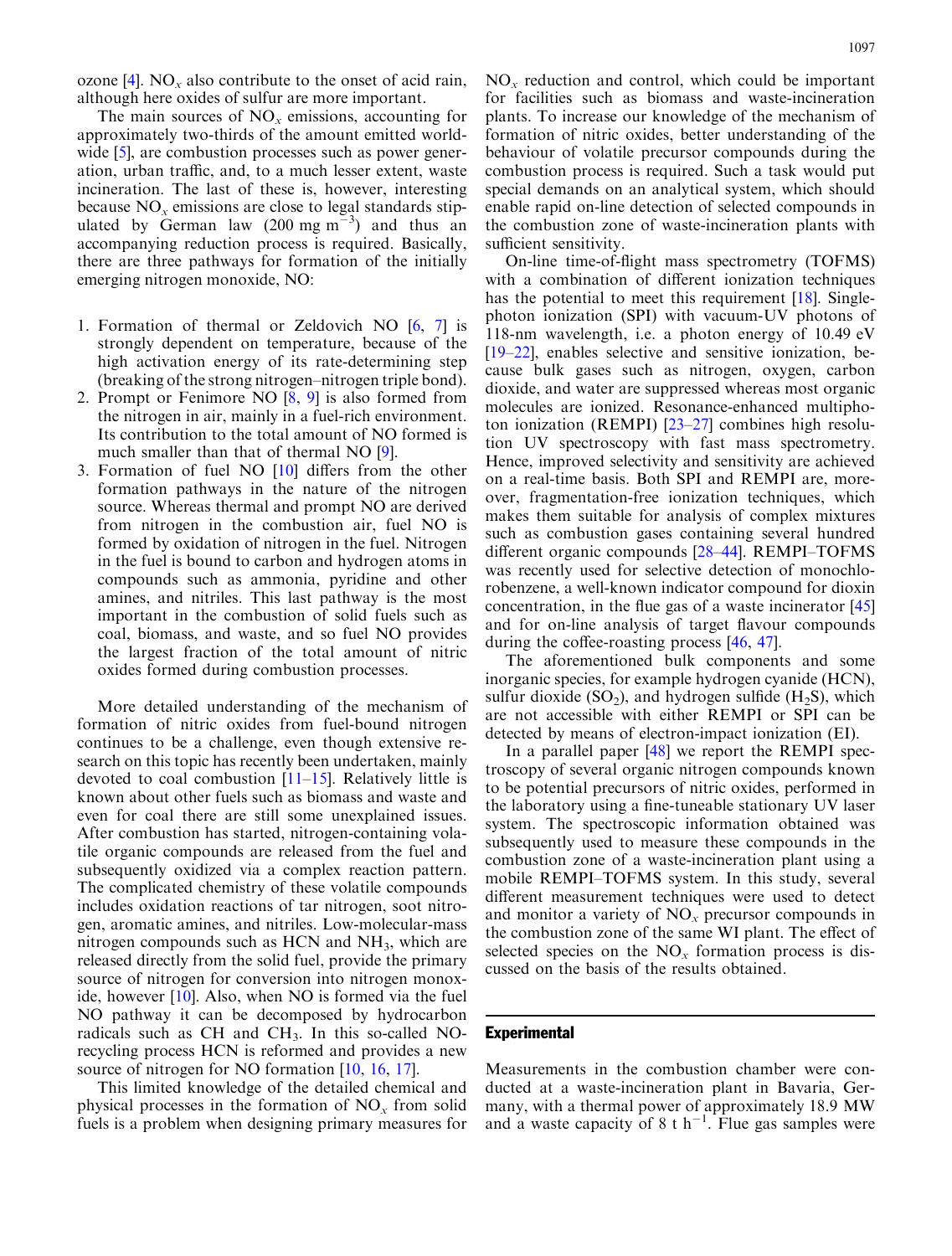<span id="page-2-0"></span>

Primary air

taken approximately one meter above the grate in the burning chamber. Figure 1a shows a schematic diagram of the sampling location and Fig. 1b a photograph of measurement in progress. Primary air is supplied from underneath the grate, secondary air is injected two meters above the grate, and cooling air is supplied along the walls of the burning chamber. A fraction of the flue gas is recirculated. Under normal combustion conditions 8  $\text{Nm}^3$  s<sup>-1</sup> air is supplied. The temperature at the sampling location varied between  $1000$  and  $1250^{\circ}$ C.

Because of the high temperatures of the sampled flue gas, a quartz glass lance was inserted inside a hightemperature-resistant stainless steel lance [[49\]](#page-10-0), which was placed inside the burning chamber at an ample distance from the wall to avoid edge effects. The air-cooled lance ensures rapid (within 100 ms) cooling of the sample gas to a temperature between  $250$  and  $300^{\circ}$ C to reduce the possibility of chemical reactions. The flue gas is pumped

with a flow of  $5 \text{ L min}^{-1}$ . Particles are separated by means of a quartz glass filter and the gas sample is subsequently transported to the analytical devices via deactivated quartz capillaries. The whole sample line is heated to 250°C to avoid condensation and memory effects. A schematic diagram of the sampling set-up is shown in Fig. 2.

The mobile device used to perform on-line SPI/RE-MPI/EI–TOFMS is described in detail elsewhere [\[50\]](#page-10-0). Briefly, an OPO laser system (GWU Lasertechnik, Erftstadt, Germany) is pumped with the third harmonic of a Nd:YAG laser (Surelite-III, Continuum, Santa Clara, CA, USA) to generate UV laser pulses tuneable from 220 to 355 nm, which are used for REMPI. The bandwidth of the UV laser pulses is 5 cm<sup>-1</sup>. A small portion (18%) of the initial 355-nm beam is isolated before entering the OPO system. This part of the beam is focussed into a rare gas cell filled with xenon and produces



Fig. 2 Device for sampling in the burning chamber of the waste-incineration plant. All measurement devices are connected to the same sampling line to enable simultaneous measurement. The sampling pump is integrated in the FTIR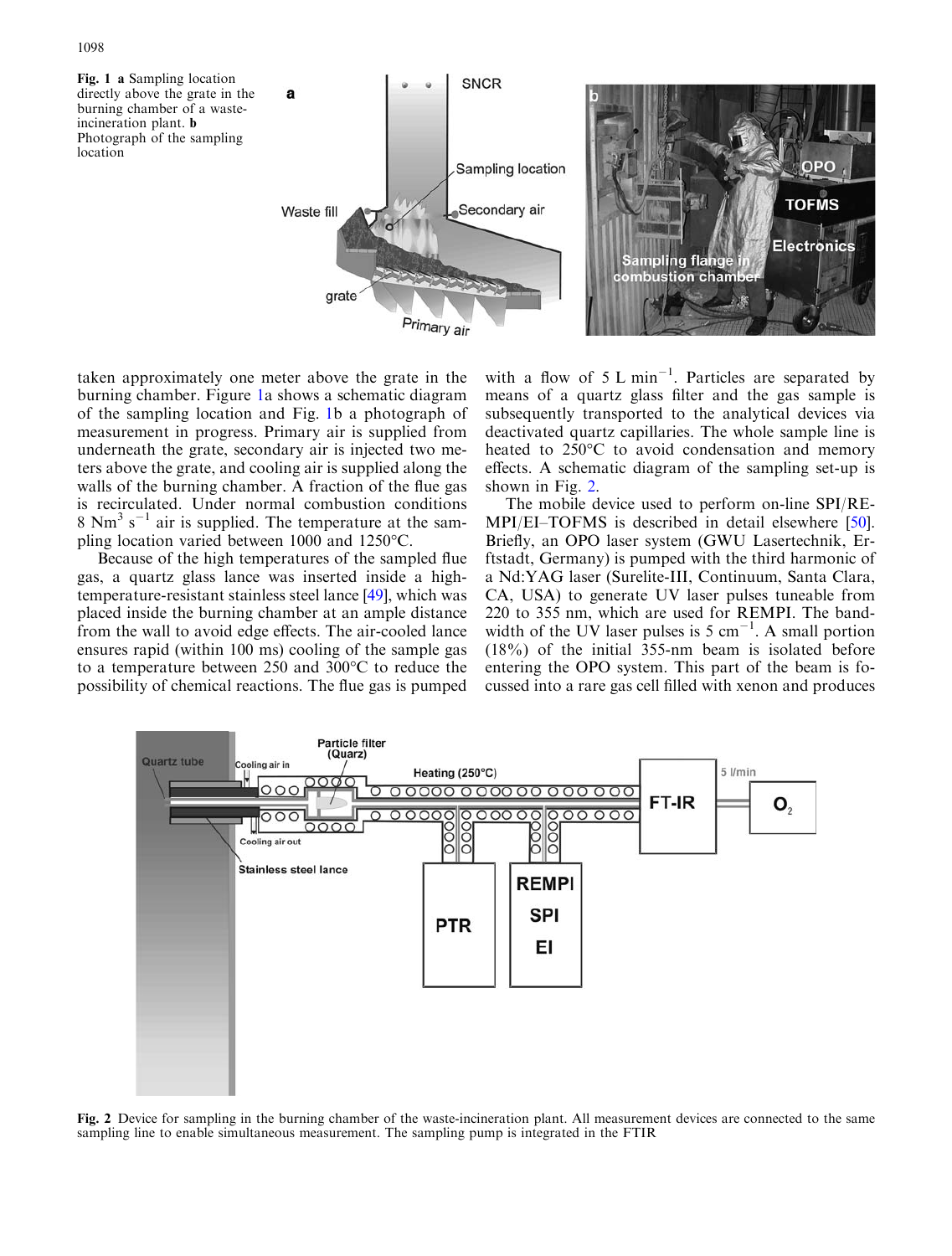the 118-nm VUV light used for SPI by a non-linear frequency-tripling process. The remaining 355-nm beam is separated from the VUV light by means of an  $MgF<sub>2</sub>$ lens. Both beams are focussed sharply underneath the stainless steel inlet needle of the sampling line, which consists of a heated, deactivated fused-silica capillary providing an effusive molecular beam.

The molecular ions formed are analyzed with a custom-made reflectron time-of-flight mass spectrometer (Stefan Käsdorf, Munich, Germany). A mass resolution of  $R_{50\%}$  of 1800 m/z at 92 m/z is achieved. Ion extraction is pulsed, enabling a repetition rate up to 20 kHz. The repeller electrode and the first extraction electrode are at the same potential with opposite polarity, to ensure ground potential for the central ionization region. The effect of the inlet needle on the electrical fields is thus minimized and the needle can be inserted completely into the centre of the ion source, enabling high gas densities and, consequently, more sensitive ionization [[41](#page-10-0), [51](#page-10-0)].

Acquisition of the laser ionization TOF mass spectra is performed by a 250 MHz/1 GS/s 128 k transient recorder PC card (model DP 110, Acquiris, Switzerland) at a repetition rate of 5 Hz for either REMPI–TOFMS or SPI–TOFMS, so the respective spectra can be acquired in an alternating manner. The spectra are stored in real-time on the hard disk by a laboratory-written software package (developed with LabView, National Instruments, Austin, TX, USA).

For EI a gateable electron gun is used to produce electrons with a kinetic energy of 23 eV. This low electron energy is advantageous, because the nitrogen signal is reduced owing to the reduced EI cross-section of  $N_2$ . Thus detector saturation and signal disturbance at higher masses are also reduced. The typical time required to generate a time-of-flight spectrum is approximately 20 µs, i.e. when a laser-repetition frequency of 10 Hz is employed; the spectrometer is used only for 200  $\mu$ s s<sup>-1</sup> to generate SPI and REMPI-TOF mass spectra. The electron gun is therefore operating during the pauses between the ionization laser pulses. By doing this the molecular beam can be characterized by EI– TOFMS at a repetition rate of up to 20 kHz in the respective pauses, i.e. five SPI–TOF mass spectra (8 bit), five REMPI–TOF mass spectra (8 bit), and 19990 EI– TOF mass spectra (1 bit) can be obtained per second. Data acquisition for EI is performed using ion-counting techniques. Because of the high repetition rate and reduced sensitivity, a multichannel analyzer (Fast P7886, Fast ComTec, Munich, Germany) is used. Thus, ten EI– TOF mass spectra composed of 1999 transients can be generated per second (11 bit).

Quantification and calibration, an important issue for analytical techniques, is achieved by use of external standard gases containing relevant analytes in parts-per-million or parts-per-billion volume quantities [[52,](#page-10-0) [53](#page-10-0)]. The standard gas is either generated according to the ''defined leak'' principle using diffusion and permeation tubes [\[54,](#page-10-0) [55](#page-10-0)] or commercially available calibration gas mixtures are used. Limits of detection for selected compounds such as benzene are obtained by use of these methods (see Refs. [\[50](#page-10-0), [56\]](#page-10-0)). A linear relationship between species concentration and signal intensity was ensured over three orders of magnitude [[57](#page-10-0)].

Chemical-ionization mass spectrometry (CI–MS) was performed with a proton-transfer-reaction spectrometer (PTR–MS, Ionicon, Innsbruck, Austria). Either  $H_3O^+$ or  $NH<sub>4</sub><sup>+</sup>$  can be used as primary ion for protonation. These primary ions are generated in the ion source of the mass spectrometer from water vapour and ammonia, respectively, by means of a hollow-cathode discharge. Subsequently, the primary ions are extracted into a short source drift region and pass a venturi type inlet into the long drift tube, where they react with the analyte gas. Ions formed by proton transfer are analyzed with a quadrupole mass spectrometer. Time resolution of the quadrupole mass spectrometer for a whole mass range scan is 10 s. Further details of the device are given elsewhere  $[58, 59]$  $[58, 59]$  $[58, 59]$  $[58, 59]$  $[58, 59]$ .

Fourier-transform infrared spectra were recorded with a Gasmet DX 4000 interferometer (Ansyco, Karlsruhe, Germany). Maximum resolution is  $4 \text{ cm}^{-1}$  covering a wavelength range between 900 and 4250  $cm^{-1}$ . An IR beam incorporating the whole frequency range is divided by means of a half translucent beam splitter. The two partial beams cover different distances and are subject to interference after reflection. Positive and negative interferences are recorded by means of a mercury–cadmium–tellurite detector. By means of Fourier transformation the transmission spectrum is calculated subsequently. Temperature in the FTIR system is held constant at 180°C. The device is able to record a full spectrum every 2 s, to achieve a reasonable signal-tonoise ratio ten consecutive spectra are averaged resulting in a time resolution of 20 s. Quantification is carried out automatically by means of prerecorded reference spectra.

Oxygen was measured using an electrochemical sensor (Testo 300 M; Testo, Lenzkirch, Germany).

#### Results and discussion

The fundamental achievement of the laboratory-built SPI/REMPI/EI–TOFMS system is the comprehensive monitoring of chemical species in complex matrices. Figure 3 [shows TOF mass spectra from the sampling](#page-4-0) point (Fig. [1\) recorded simultaneously by means of SPI,](#page-2-0) [REMPI at 224 nm, and EI ionization. The waste](#page-2-0)[incineration plant was operating under normal condi](#page-2-0)[tions. For the SPI and REMPI spectra, 100 single](#page-2-0) [spectra are averaged. Between the respective laser pulses](#page-2-0) [flue gas is ionized by a 23-eV electron beam operating at](#page-2-0) [10 kHz. The spectrum is obtained by averaging 100,000](#page-2-0) [single transients. By doing so, the spectra in Fig.](#page-4-0) 3 are [recorded within 10 s.](#page-4-0)

From the spectra depicted the different selectivities and thus different mass spectroscopic information con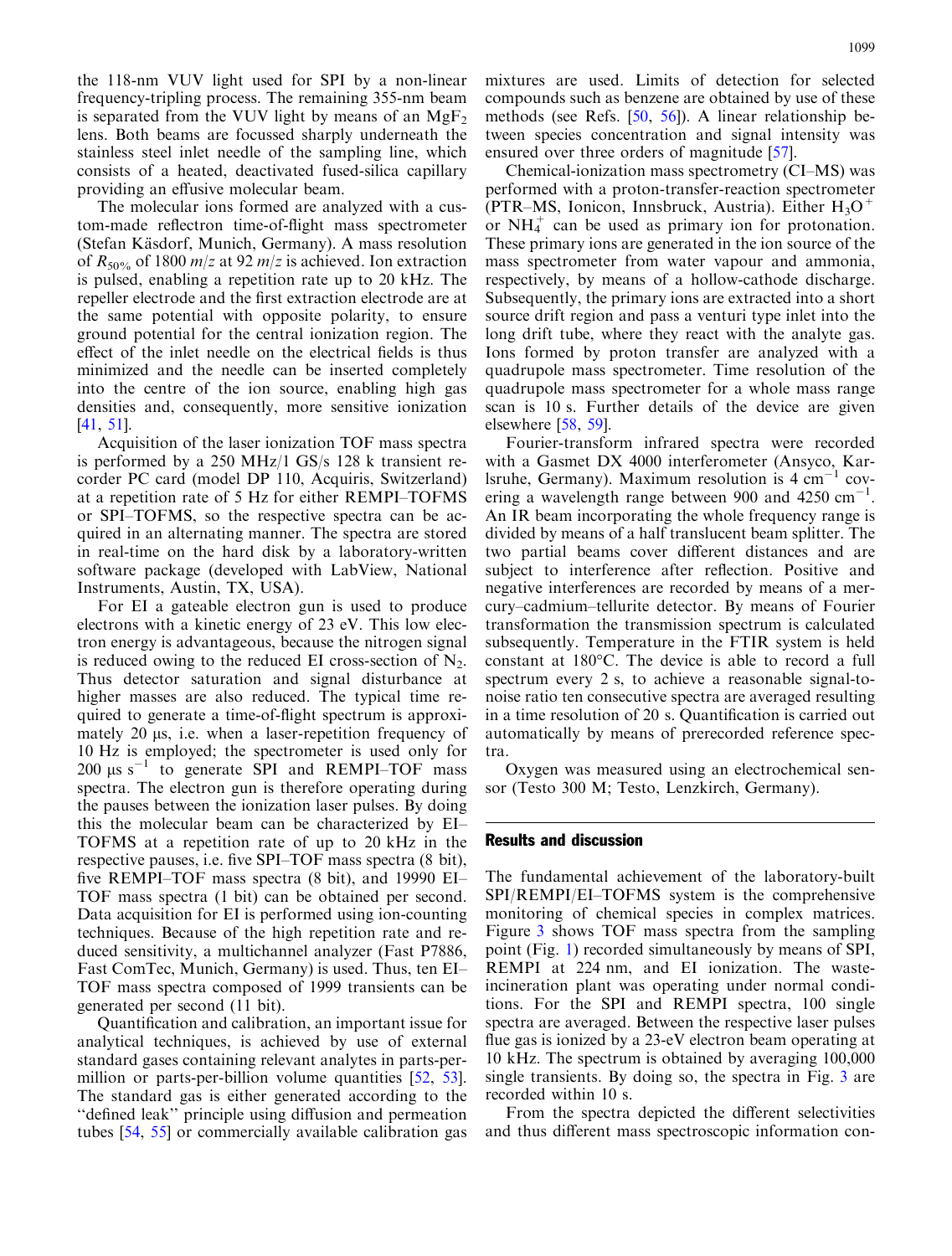<span id="page-4-0"></span>tent become obvious. Combination of the different ionization methods enables simultaneous monitoring of fundamental combustion products present at percentage levels (EI) and of relevant trace chemicals which occur at ppb or ppt levels only (SPI and REMPI).

Aliphatic hydrocarbons such as propyne  $(m/z 40)$  and cyclopentadiene  $(m/z 66)$ , and several aromatic species such as benzene ( $m/z$  78), toluene ( $m/z$  92), and naphthalene  $(m/z 128)$  can be detected by means of SPI. Also important is direct analysis of ammonia  $(m/z 17)$  and benzonitrile  $(m/z \ 103)$ , because both compounds are regarded as intermediates in the  $NO<sub>x</sub>$  formation process, and of NO  $(m/z 30)$  itself.

The low abundant PAH are not very accessible with SPI under these measurement conditions, however. Because REMPI is a particularly sensitive means of detection of PAH down to even ppt concentrations [\[41](#page-10-0)], the corresponding REMPI spectrum in Fig. 3 shows a variety of further PAH species beyond naphthalene, for example its alkylated derivatives, acenaphthylene  $(m/z)$ 152), alkylated biphenyls, phenanthrene  $(m/z 178)$ , and pyrene  $(m/z 202)$  with relatively high signal intensities. The chosen wavelength (224 nm), in particular, enables on-line detection of cyanonaphthalene  $(m/z \ 153)$  [56], which is again of special interest in pathways of formation of  $NO<sub>x</sub>$  in the combustion chamber. In principle,

by using other wavelengths for REMPI it is possible to selectively detect other nitrogen-containing species also. By doing so, a given species, e.g. aniline, carbazole, etc., that would otherwise be inaccessible, could be monitored on a real-time basis [[48](#page-10-0)].

Finally, the EI mass spectrum shows the bulk gases (nitrogen, oxygen, argon, and carbon dioxide) and some minor compounds that are suppressed by SPI and RE-MPI, because their ionization potentials are too high. This category includes methane  $(m/z \ 16)$ , acetylene  $(C_2H_2, m/z$  26), hydrogen cyanide (HCN,  $m/z$  27), hydrogen chloride (HCl,  $m/z$  36) and sulfur dioxide  $(SO<sub>2</sub>, m/z 64)$ , among others. HCN is of special interest here, because it is one of the most important precursor compounds of nitric oxides. The benzene signal is relatively low compared with the SPI mass spectrum (with REMPI at 224 nm benzene is not detectable) demonstrating the comparable low cross-section of most organic trace compounds in EI with an electron energy of 23 eV.

Figure 4 [shows a typical example of the potential of](#page-5-0) [the SPI/REMPI/EI–TOFMS device for on-line moni](#page-5-0)[toring of selected compounds in the primary combus](#page-5-0)[tion chamber. The time profiles in Fig.](#page-5-0) 4 were recorded [over a time span of 20 min. The average temperature at](#page-5-0) [the sampling point during the measurement cycle was](#page-5-0)

Fig. 3 Simultaneously recorded on-line SPI at 118 nm, REMPI at 224 nm, and EI–TOF (23 eV) mass spectra of flue gas from the sampling point in the burning chamber of the wasteincineration plant

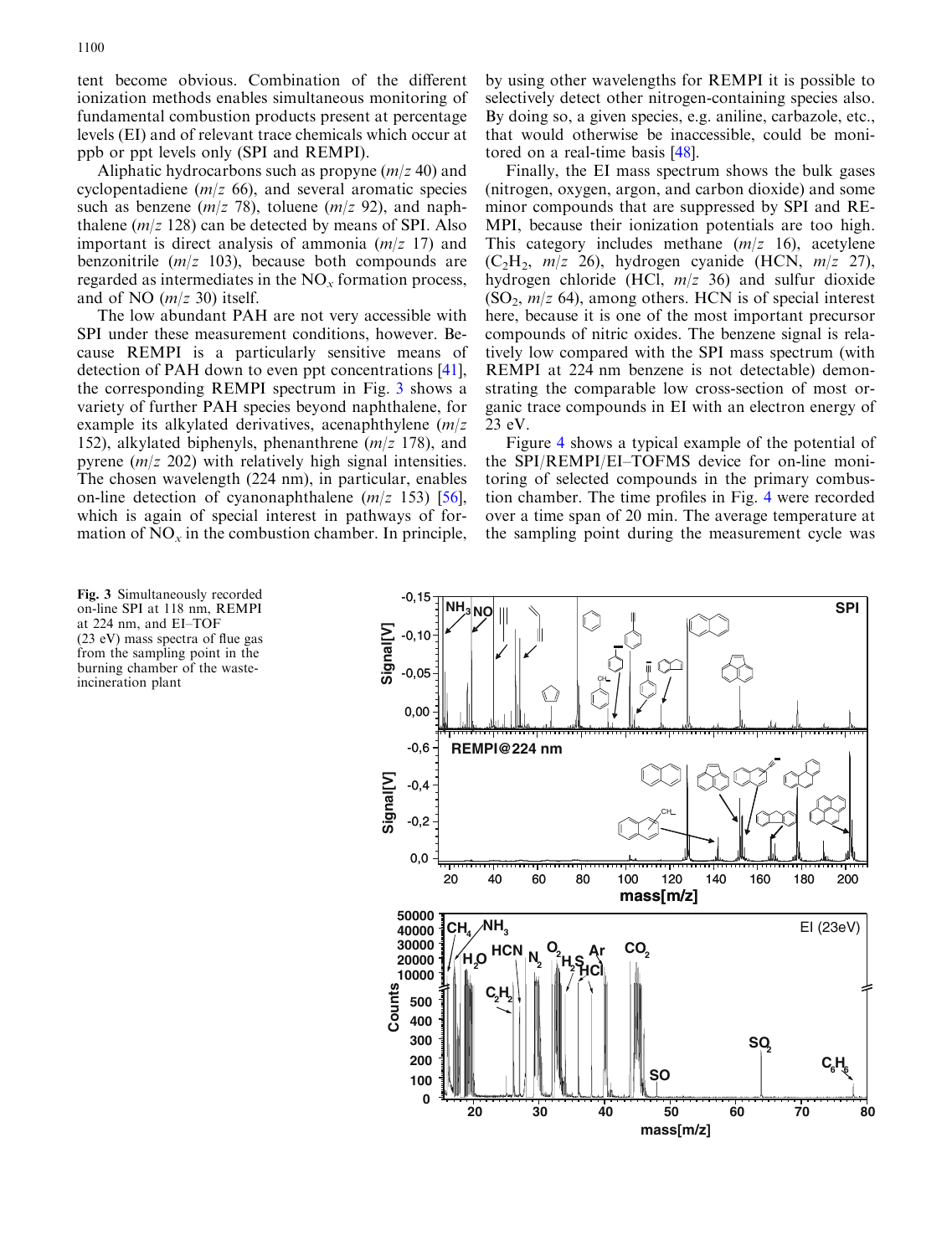<span id="page-5-0"></span>1200°C. Chemical species are sorted by increasing mass. If appropriate standards were available, quantitative data are given. The dotted line at 9 min measurement time shows the point in time at which the spectra in Fig. 3 [are derived. The most striking feature](#page-4-0) [of the time profiles is the increase in concentration at](#page-4-0) [approximately 5 min. The magnitude of this increase](#page-4-0) [varies strongly when different species are examined,](#page-4-0) [however.](#page-4-0)

In terms of furnishing information about which species affect  $NO<sub>x</sub>$  formation, it is important to detect and monitor as many compounds as possible inside the burning chamber on an on-line real-time basis. The SPI/ REMPI/EI–TOFMS measurements were therefore combined with PTR–MS, FTIR, and electrochemical sensing at the same sampling point under normal operating conditions (the experimental set-up is shown in Fig. [2\). Combination of these distinct techniques en](#page-2-0)[ables comprehensive analysis of the composition of the](#page-2-0) [flue gas.](#page-2-0)

Detection of pyridine should exemplify the benefits of applying more than one on-line measurement technique. With SPI–TOFMS, pyridine  $(m/z 79)$  interferes with the  $13<sup>13</sup>C$  peak of benzene. Pyridine is, therefore, not detectable, because of its low concentration—two orders of magnitude below that of benzene. When applying PTR–  $\overrightarrow{MS}$  with  $NH_4^+$  as proton donator, however, benzene is not ionized, because its proton affinity is lower than that of ammonia and its signal vanishes from the mass spectrum, leading to a now undisturbed pyridine mass peak. This is shown in Fig. [5, in which this special](#page-6-0) selectivity of  $PTR(NH<sub>3</sub>)-MS$  for targeted detection of [nitrogen compounds is further depicted by direct com](#page-6-0)parison with  $PTR(H<sub>2</sub>O)$ –MS. The differences between [these two protonating media are a consequence of the](#page-6-0) unequal proton affinities of NH<sub>4</sub><sup>[+](#page-6-0)</sup> [\(853.6](#page-6-0) [kJ](#page-6-0) [mol](#page-6-0)<sup>-[1](#page-6-0)</sup>[\) and](#page-6-0)  $H_3O^+$  [\(690.0](#page-6-0) [kJ](#page-6-0) [mol](#page-6-0)<sup>-[1](#page-6-0)</sup>[\). Most organic species have](#page-6-0) [higher proton affinities than water and are easily pro](#page-6-0)tonated after collisions with  $H_3O^+$ . Thus, selectivity is [relatively low in this instance, and trace compounds such](#page-6-0)

Fig. 4 Time profiles of selected compounds in the combustion chamber recorded simultaneously by SPI, REMPI at 224 nm, and EI (23 eV). Compounds are quantified if the corresponding standards were available

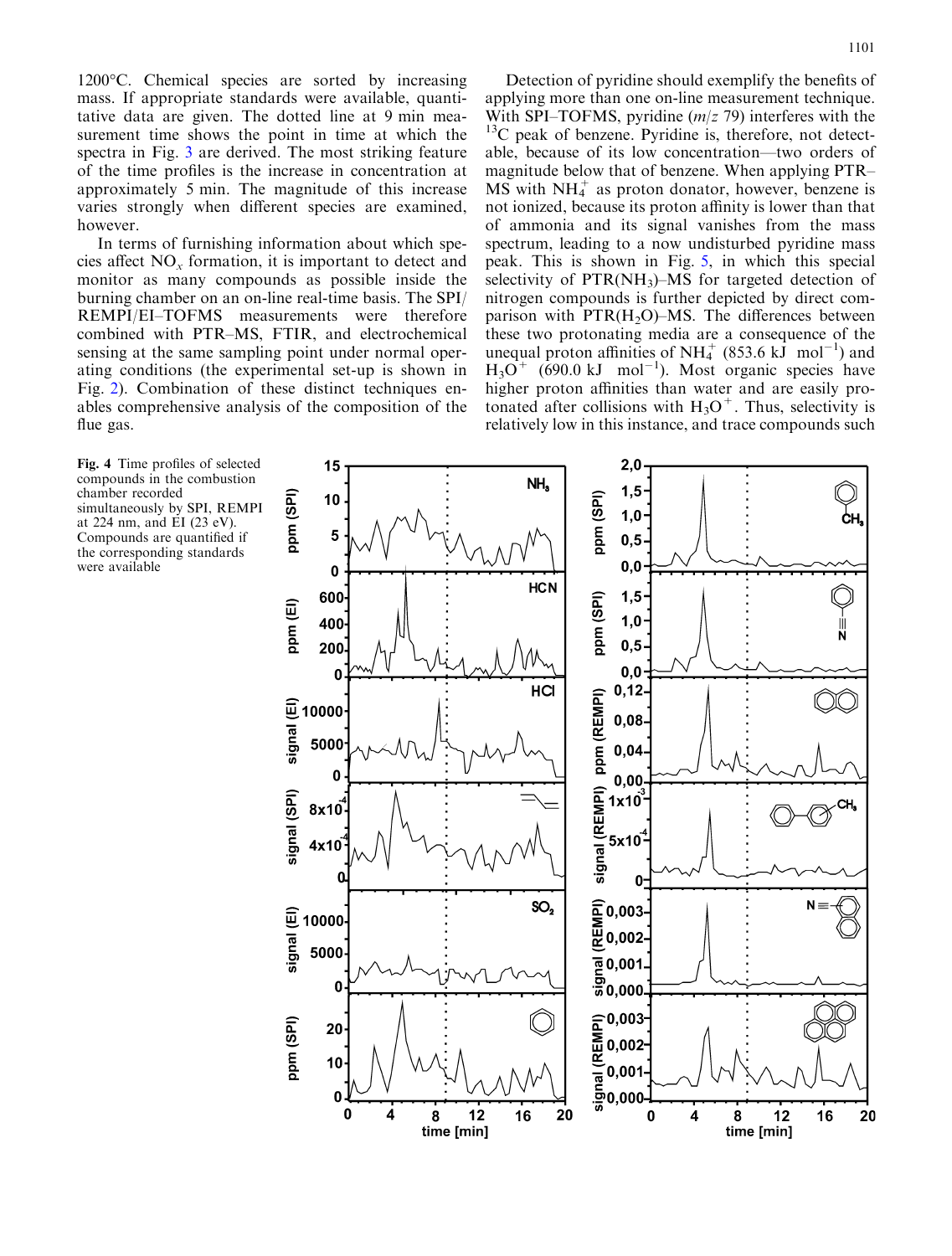<span id="page-6-0"></span>as aromatic nitrogen-containing species cannot be detected conveniently, because of signal interferences similar to those described above for pyridine in SPI– TOFMS. Because nitrogen compounds often have high proton affinities compared with compounds such as benzene, toluene, phenol, and naphthalene, the latter species are not ionized by  $NH_4^+$ . Thus, the signals of the aromatic hydrocarbons are suppressed and compounds such as pyrrole, pyridine, aniline, and (iso-)quinoline can be detected selectively with increased sensitivity.

A further advantage of using several detection methods is the opportunity to compare and validate individual results. For example, HCN, a crucial compound in  $NO_x$  chemistry, is detectable by use of EI– TOFMS, PTR–MS, or FTIR. Figure 6 [shows time-re](#page-7-0)[solved trends of HCN concentration from the sampling](#page-7-0) [point recorded simultaneously by the three respective](#page-7-0) [methods. From this figure it becomes obvious that rea](#page-7-0)[sonable time resolution is necessary to obtain deeper](#page-7-0) [insight into the temporal characteristics of the concen](#page-7-0)[tration of a given species. Because FTIR has only half](#page-7-0) [the time resolution of the other two techniques, short](#page-7-0) [fluctuations in HCN concentration are lost and distinct](#page-7-0) [maxima are no longer observed. In addition, quantifi](#page-7-0)[cation of FTIR data is complicated by interfering signals](#page-7-0) [from other species. Despite these drawbacks, however,](#page-7-0) [the qualitative course of HCN concentration is satis](#page-7-0)factorily met.  $EI-TOFMS$  and  $PTR(H<sub>2</sub>O)-MS$  data, in [particular, are in good agreement.](#page-7-0)

Table 1 [shows quantitative results from the com](#page-7-0)[bustion chamber under normal operating conditions of](#page-7-0) [the plant. Besides the average concentrations for a](#page-7-0) [measurement interval of 10 min, the respective mini](#page-7-0)[mum and maximum values and the range which includes](#page-7-0) [80% of the measurement results are depicted. The cho](#page-7-0)[sen measurement techniques for each compound are also](#page-7-0) [listed.](#page-7-0)

A striking result is the relatively high fluctuation of the oxygen concentration, considering that the data are derived for normal working conditions of the incineration plant. These fluctuations cause comparable variations in the concentration of products of incomplete combustion, for example carbon monoxide and hydrocarbons. Of the aliphatic hydrocarbons, the highest concentrations were observed for methane, followed by acetylene and ethylene. These compounds are well

Fig. 5 PTR mass spectra in the combustion chamber utilizing  $NH_4^+$  (above) and  $H_3O^+$ (below) as protonating medium

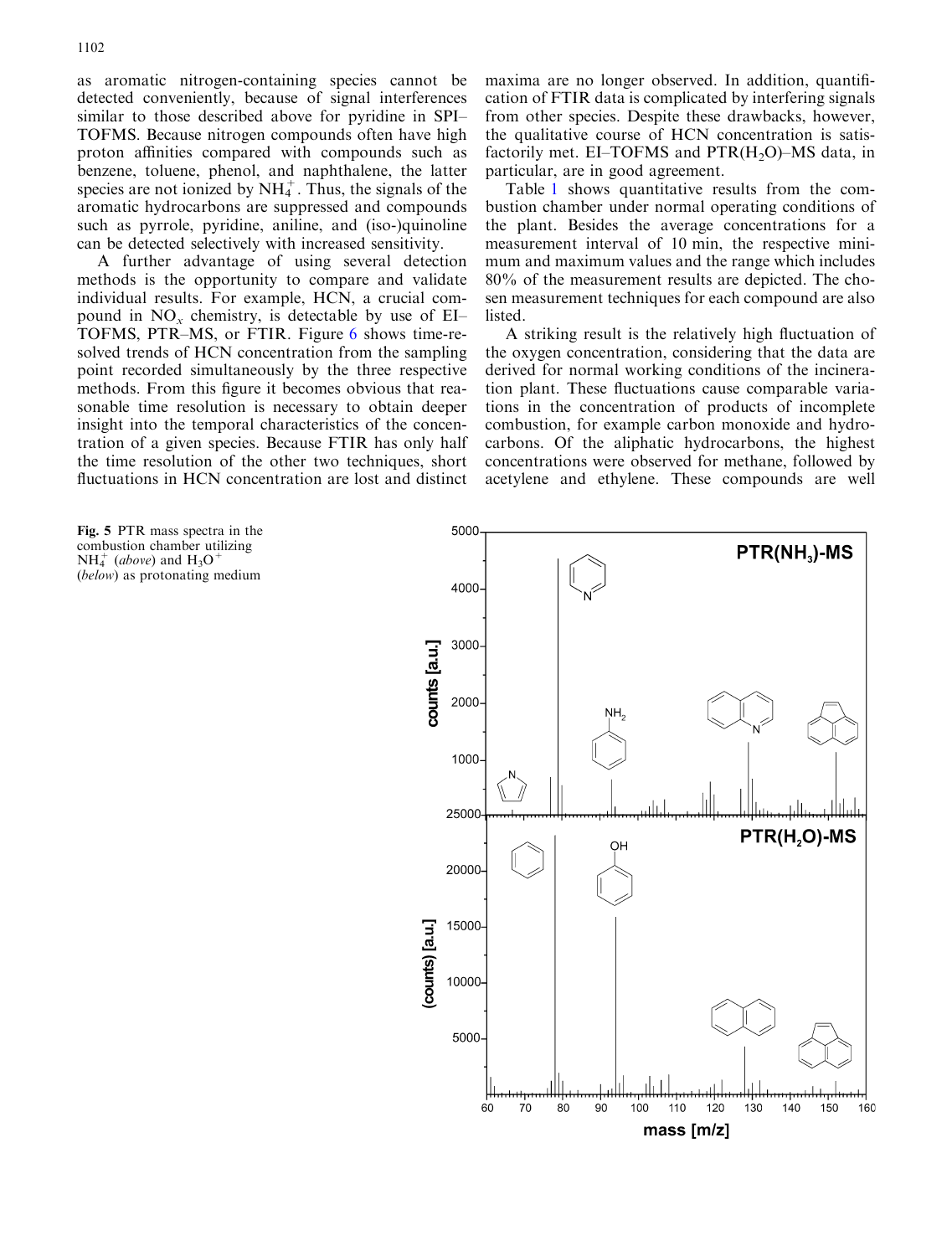<span id="page-7-0"></span>Fig. 6 Time profiles of HCN concentration simultaneously recorded by means of EI– TOFMS,  $\text{PTR}(\text{H}_2\text{O})$ –MS, and FTIR



known as the final products of oxidative decomposition of hydrocarbons during the combustion process. The pattern of aromatic hydrocarbons is strongly dominated by benzene and naphthalene, typical indicators of incomplete combustion conditions. The low abundance of alkylated arenes is explicable by the high temperature at the sampling point, favouring the more stable ring structures without side chains [[60\]](#page-10-0). With regard to nitrogen compounds, besides NO, ammonia and HCN are present at the highest concentrations by far. Nitrogen-containing trace compounds that could be quantified were benzonitrile, cyanonaphthalene, aniline, and

Table 1 Quantitative data for a variety of chemical species recorded in the combustion chamber

| Compound             | Average    | Minimum   | 80% Range        | Maximum    | Detection method  |
|----------------------|------------|-----------|------------------|------------|-------------------|
| O <sub>2</sub>       | $1.9\%$    | $<$ LOD   | $0.5 - 3.4\%$    | $5.5\%$    | Electrochemical   |
| H <sub>2</sub> O     | $26.9\%$   | $20.5\%$  | $24.9 - 29.0\%$  | 29.8%      | FTIR, EI          |
| CO <sub>2</sub>      | $10.5\%$   | $7.7\%$   | $9.1 - 11.3\%$   | $11.5\%$   | FTIR, EI          |
| $\rm CO$             | $3.4\%$    | $0.6\%$   | $1.2 - 6.2\%$    | $10.3\%$   | <b>FTIR</b>       |
| N <sub>O</sub>       | $165$ ppm  | 35 ppm    | 103-207 ppm      | 237 ppm    | SPI, REMPI        |
| NH <sub>3</sub>      | $279$ ppm  | $150$ ppm | 206-333 ppm      | $376$ ppm  | <b>SPI</b>        |
| <b>HCN</b>           | 340 ppm    | 53 ppm    | $167 - 559$ ppm  | $898$ ppm  | EI, FTIR          |
| CH <sub>4</sub>      | 1167 ppm   | 390 ppm   | 777-1480 ppm     | 1813 ppm   | FTIR, EI          |
| Ethane               | 47 ppm     | $<$ LOD   | $17 - 79$ ppm    | 119 ppm    | FTIR, EI          |
| Ethylene             | $151$ ppm  | 6 ppm     | 32-366 ppm       | $603$ ppm  | FTIR, EI          |
| Acetylene            | 696 ppm    | $120$ ppm | 334-1172 ppm     | 1564 ppm   | FTIR, EI          |
| Propanediene         | $2.3$ ppm  | $<$ LOD   | $0.8 - 10.8$ ppm | $25.5$ ppm | <b>SPI</b>        |
| Propylene            | $2.3$ ppm  | $<$ LOD   | $0.1 - 6.3$ ppm  | 34.5 ppm   | <b>SPI</b>        |
| Cyclopentadiene      | $1.8$ ppm  | $<$ LOD   | $0.1 - 4.4$ ppm  | $19.0$ ppm | <b>SPI</b>        |
| Benzene              | 46 ppm     | $<$ LOD   | $11-86$ ppm      | 142 ppm    | <b>SPI. REMPI</b> |
| Toluene              | 1.5 ppm    | $<$ LOD   | $0.1 - 3.5$ ppm  | $16.1$ ppm | SPI, REMPI        |
| Phenol               | $0.4$ ppm  | $<$ LOD   | $0.1 - 0.8$ ppm  | $5.1$ ppm  | SPI, REMPI        |
| Phenylacetylene      | 6.8 ppm    | $<$ LOD   | $1.2 - 14.3$ ppm | 32.5 ppm   | SPI, REMPI        |
| <b>Styrene</b>       | $1.4$ ppm  | $<$ LOD   | $0.1 - 3.6$ ppm  | $25.0$ ppm | SPI, REMPI        |
| Indene               | $2.2$ ppm  | $<$ LOD   | $0.3 - 5.2$ ppm  | $18.3$ ppm | SPI, REMPI        |
| Naphthalene          | $19.6$ ppm | $<$ LOD   | $3.3 - 43.5$ ppm | 89.7 ppm   | SPI, REMPI        |
| Acenaphthylene       | $6.8$ ppm  | $<$ LOD   | $1.4 - 14.0$ ppm | 29.4 ppm   | SPI, REMPI        |
| Fluorene             | $1.6$ ppm  | $<$ LOD   | $0.3 - 3.8$ ppm  | $13.3$ ppm | SPI, REMPI        |
| Phenanthrene         | $5.8$ ppm  | $<$ LOD   | $1.0 - 13.6$ ppm | 34.1 ppm   | SPI, REMPI        |
| Pyrene               | 5.1 ppm    | $<$ LOD   | $1.3 - 10.8$ ppm | $27.1$ ppm | SPI, REMPI        |
| Chrysene             | $2.0$ ppm  | $<$ LOD   | $0.4 - 4.5$ ppm  | 11.2 ppm   | SPI, REMPI        |
| Benzonitrile         | 1.4 ppm    | $<$ LOD   | $0.2 - 3.2$ ppm  | 8.5 ppm    | SPI, REMPI        |
| Cyanonaphthalene     | $0.5$ ppm  | $<$ LOD   | $0.1 - 1.0$ ppm  | $2.8$ ppm  | SPI, REMPI        |
| Pyridine             | $200$ ppb  | $<$ LOD   | 80-320 ppb       | $1200$ ppb | <b>PTR</b>        |
| Aniline              | $180$ ppb  | $<$ LOD   | $60 - 280$ ppb   | $1050$ ppb | REMPI, PTR        |
| $\Sigma$ aromatics   | $109$ ppm  | $2.7$ ppm | $27.5 - 221$ ppm | 438.7 ppm  | SPI, REMPI        |
| $\Sigma$ N-aromatics | $2.3$ ppm  | $<$ LOD   | $0.4 - 4.8$ ppm  | $13.5$ ppm | SPI, REMPI        |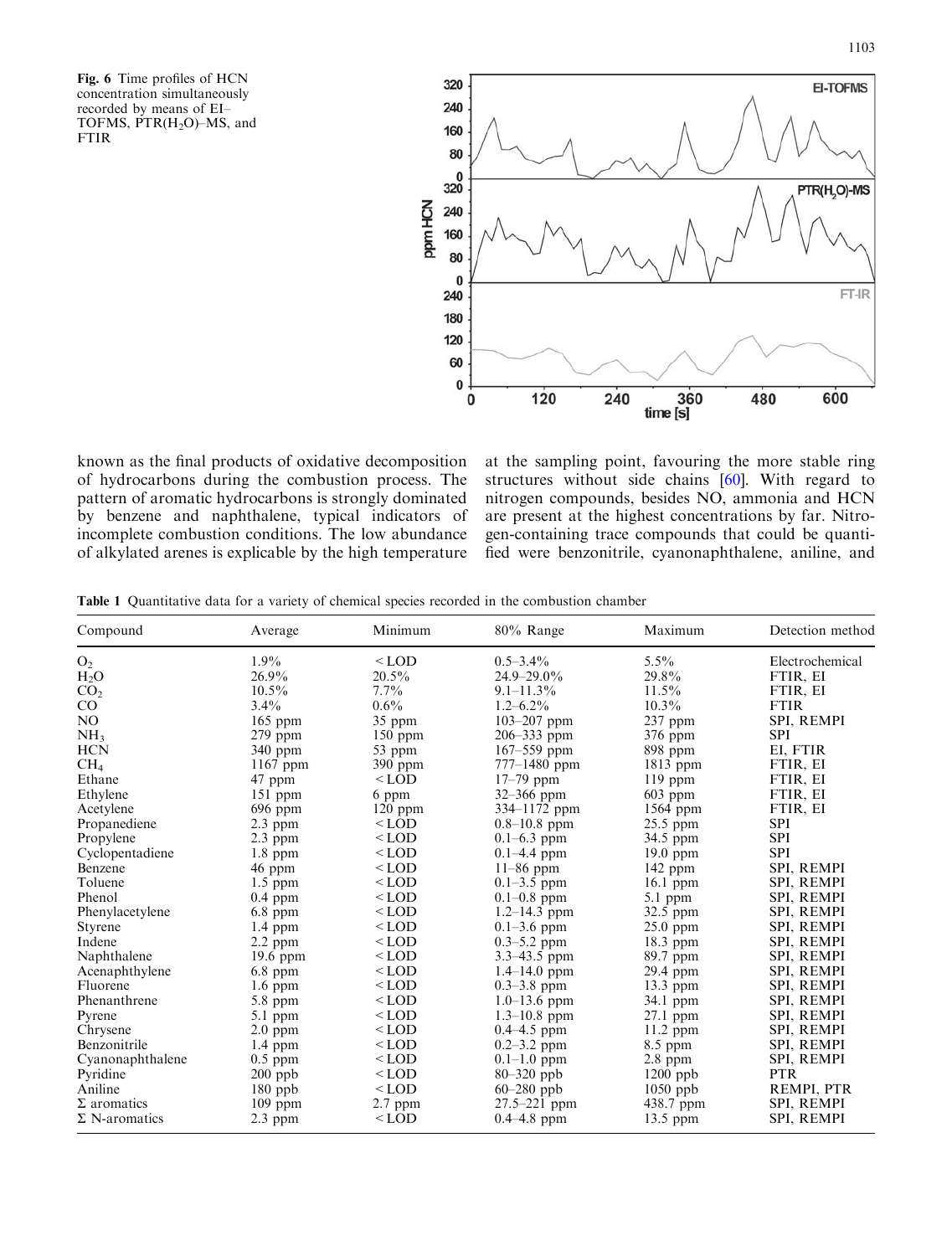pyridine.  $NO<sub>2</sub>$  could not be detected, also because of the high temperatures, at which the equilibrium of the reaction  $2NO+O<sub>2</sub> \leftrightarrow 2NO<sub>2</sub>$  is entirely shifted to the left side. In total, aromatic nitrogen compounds (average total concentration 2.3 ppm) play only a minor role compared with the averaged sum of all the nitrogen compounds quantified (786 ppm).

Of great importance with regard to  $NO<sub>x</sub>$ -formation processes in the burning chamber are time-resolved profiles of the nitrogen compounds present in the flue gas. Figure 7 shows simultaneous monitoring sequences for these compounds, and those for oxygen and benzene, over a period of 1 h. The data in the figure were obtained during three successive measurement cycles separated by particle filter changes. During the filter change, pure air was detected, indicated by the disappearance of the signals from the nitrogen compounds and an increase in the concentration of oxygen in the respective time profiles. The much higher temporal resolution of the SPI method compared with the other techniques is obvious from the figure; this results in the more polished trends for PTR, FTIR, and electrochemical sensor data. HCN, ammonia, benzene, benzonitrile, and cyanonaphthalene have similar courses over time, opposite to that for oxygen. Although pyridine and aniline are often in the ranges of their respective detection limits, in the time range between 36 and 38 min after the start of the measurement there are sudden increases in the concentrations of these two species; these correspond to increases in the concentrations of benzene (and other hydrocarbons not shown explicitly here) and HCN and a decrease in the concentration of NO. The NO content is usually approximately 200 ppm and decreases only when oxygen concentrations are very low; a decrease in the time window between 36 and 38 min is, however, especially pronounced. Medium fluctuations of oxygen, HCN, and ammonia do not affect the NO concentration significantly.

This behaviour suggests that NO formation from fuel-derived HCN and  $NH<sub>3</sub>$  is nearly complete at the sampling point. Reduction of NO is then largely caused by the NO recycling process. This is supported by the simultaneous increase in the hydrocarbon content, leading to an increase in the concentrations of CH and  $CH<sub>3</sub>$  radicals and an increase in the concentration of HCN, one of the major products of the NO recycling



Fig. 7 Time profiles of nitrogen compounds, oxygen, and benzene at the sampling point. Respective measurement methods are depicted for each compound. Three measurement periods are

shown, separated by changes of particle filter, indicated by a steep increase in the concentration of oxygen and decreases in concentrations of the other species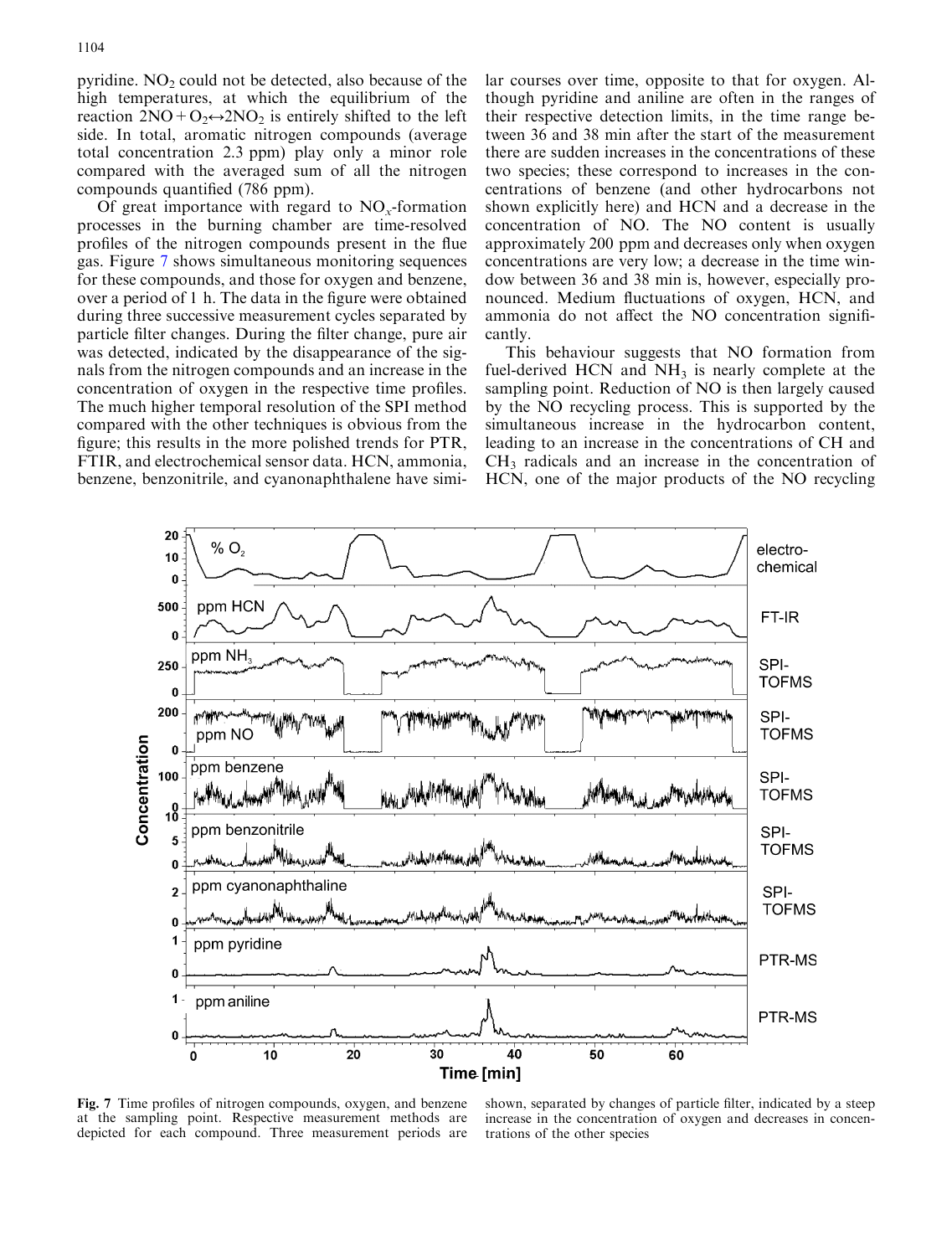Table 2 Deviations of the NO, NH<sub>3</sub>, and HCN fractions of the total nitrogen content from those under normal plant operating conditions

|                      | NO fraction of<br>total N content $(\% )$ | $NH3$ fraction of<br>total N content $(\% )$ | HCN fraction of<br>total N content $(\% )$ | Average $O2$<br>concentration $(\% )$ |
|----------------------|-------------------------------------------|----------------------------------------------|--------------------------------------------|---------------------------------------|
| Normal<br>conditions | $21.0 \pm 2.0$                            | $35.5 \pm 6.5$                               | $43.2 \pm 7.4$                             | 1.9                                   |
| $R_{\_CA}$           | 17.5                                      | 33.9                                         | 46.0                                       | 0.7                                   |
| $R_T A$              | 13.9                                      | 35.5                                         | 50.7                                       | 0.6                                   |
| $R$ <sub>TP</sub>    | 22.3                                      | 36.3                                         | 42.2                                       | 2.3                                   |
| I <sub>T</sub> A     | 35.7                                      | 32.3                                         | <b>32.0</b>                                | 4.1                                   |

Deviations in average oxygen concentration are also displayed. Significant variations are emboldened

reaction scheme. One would also expect a higher ammonia content in the first stages of NO formation, because  $NH<sub>3</sub>$  is the primary nitrogen-containing product released from the waste. The concurrent trend of cyanoarenes with HCN and benzene implies their gasphase formation from these two compounds. Direct release from the waste seems less probable.

In addition to the results obtained from the wasteincineration plant under normal operating conditions, additional measurements were made under intentionally altered combustion conditions. The amount of air feed and its allocation are the easiest conditions to change. Four different operating conditions were investigated:

- reduction of cooling air (R\_CA)
- reduction of total amount of air (R\_TA)
- reduction of total power (R\_TP)
- increase of total air amount (I\_TA)

Table 2 shows the impact of these measures by showing the deviations from normal operating conditions of the amounts of the NO, ammonia, and HCN fractions of the total nitrogen content at the sampling point. In general, the ammonia fraction is not changed significantly by changing the individual operating conditions. Reduction of cooling and total air leads to a decrease in the NO fraction accompanied by an increase in the HCN fraction. This is mainly because the reduced oxygen supply under these conditions leads to increased hydrocarbon formation because of incomplete combustion. Thus, the aforementioned NO recycling process is enhanced, resulting in NO decomposition.

Reduction of the total power does not have a significant impact, or it is not noticeable compared with the fluctuations occurring under normal operating conditions. These fluctuations are mainly caused by the highly inhomogeneous nature of the waste feed. Increasing the total amount of air has a pronounced effect on the pattern, however. A drastic increase in the NO fraction can be observed, accompanied by a simultaneous decrease in the HCN fraction. The increased oxygen concentration results in enhancement of the rate of NOformation reactions and concurrent suppression of the NO recycling process, because of a decrease in the amounts of hydrocarbon radicals under the more complete combustion conditions.

### Conclusion

Real-time analysis, by mass spectrometry with soft photoionization techniques, of organic nitrogen compounds in the burning chamber of a waste-incineration plant could furnish useful hints enabling more detailed description of the mechanism of formation of fuel NO. At the measurement location selected, nitrogen species consisted mainly of  $NO$ ,  $NH<sub>3</sub>$ , and  $HCN$ , with small amounts of aromatic nitrogen compounds. The NO concentration remained nearly constant with time and decreased only when the oxygen content dropped to almost zero. This was accompanied by an increase in HCN and hydrocarbon concentrations, whereas the concentration of ammonia did not change significantly. This suggests a substantial contribution from the NO recycling process. Variation of the working conditions of the plant had a significant impact on the distribution pattern of nitrogen species only when the oxygen content was distinctly changed. Increasing the oxygen content resulted in an increase of the NO fraction and a reduction of the HCN fraction of the total nitrogen content. Overall, no contradictions to proposed fuel NO-formation mechanisms were observed. The postulated opposite trend of NO and ammonia and the parallel course of ammonia and hydrocarbons have been verified by on-line monitoring with high temporal resolution. HCN and ammonia make the principal contributions to NO-formation processes in the location investigated.

SPI/REMPI–TOFMS could conceivably be used for a on-line analysis of a variety of other matrices containing several hundred compounds. New developments of the SPI method, for example VUV photon generation by means of an excimer lamp, could further improve performance with less complexity and expense. Potential future applications could include analysis of toxic target compounds in tobacco smoke and pyrolysis gases.

Acknowledgements The work was supported by the German Federal Ministry of Education and Research as part of the HGF strategy funds' project "Primary reduction of  $\overline{NO_x}$  emissions as an example of optimization of combustion processes in waste-incineration plants''.